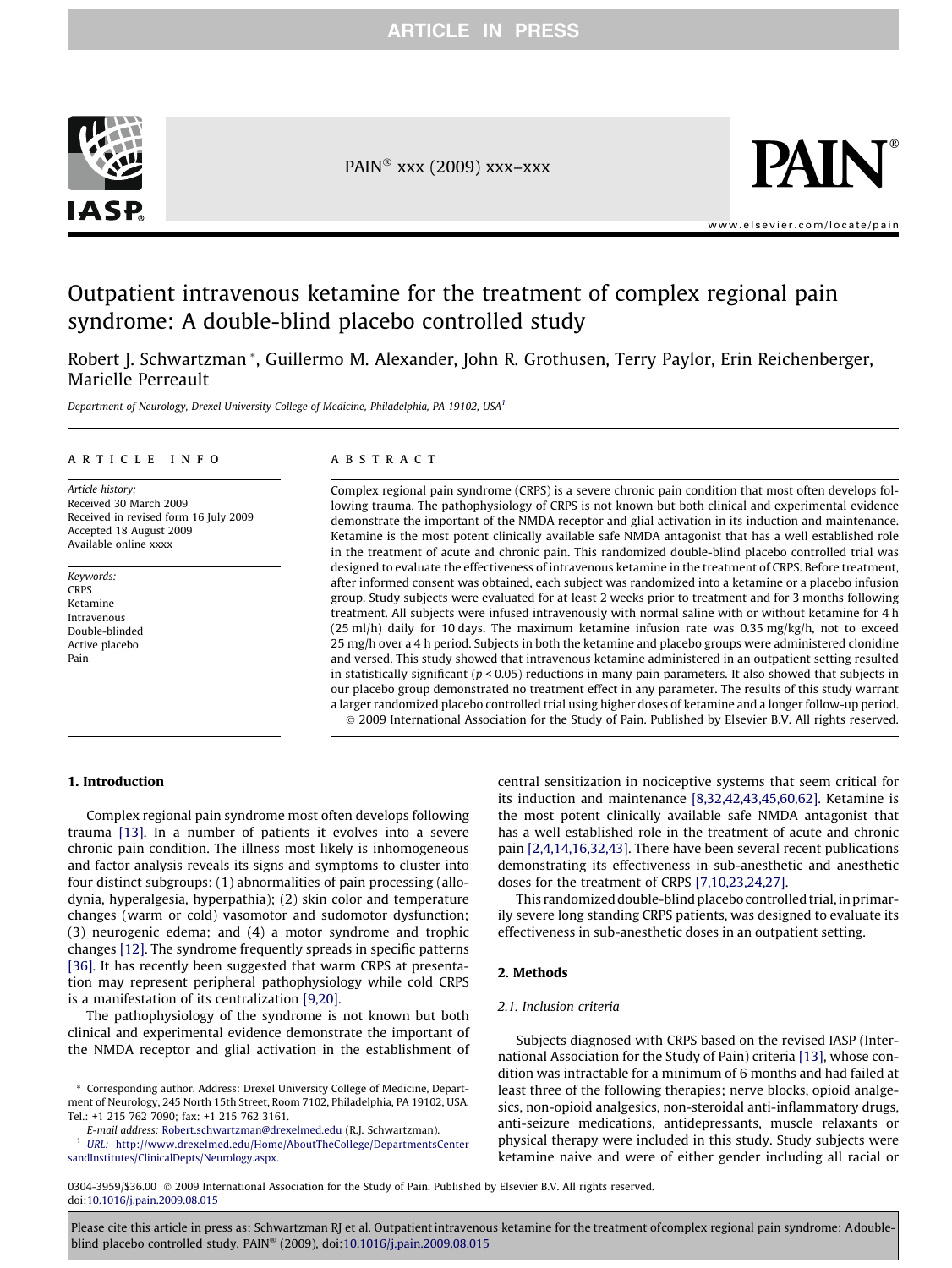minority groups. The subject's age was between 18 and 65 years. All subjects were on a stable dose of CRPS medications for 28 days prior to entry and remained on the same medications and dosage throughout the duration of the study. This study was approved by the Drexel University College of Medicine Institutional Review Board.

#### 2.2. Exclusion criteria

Subjects who were pregnant or had known substance abuse issues, glaucoma or thyrotoxicosis were excluded. Any subject that was unable to provide consent due to cognitive difficulties was not enrolled in this study. Subjects that could not provide the means to be transported home following daily infusions, those with active litigation, compensation or disability issues related to their CRPS, and subjects on calcium channel or beta blockers due to the need to utilize clonidine with ketamine were excluded. Subjects with major medical problems including but not limited to; uncontrolled hypertension, hypotension, cardiac failure, renal failure or liver failure were not enrolled.

## 2.3. Pre-treatment

Prior to treatment, after informed consent was obtained, each subject was randomized into the ketamine or placebo infusion group. Both the subject and all other individuals involved in the subject's care or evaluation were blinded as to the treatment. The subject received a complete neurological examination and pain evaluation. The pain evaluation assessed overall pain level, joint pain, pin hyperalgesia, touch allodynia, cold allodynia and deep pressure evoked pain (at the supraclavicular fossa and the posterior popliteal fossa), strength and facility of movement. The subject was also asked to complete a short form McGill questionnaire [\[38\]](#page-8-0), quality of life questionnaire (American Chronic Pain Association) and a seven question pain questionnaire weekly until the start of the infusions.

The seven question pain questionnaire asked patients to evaluate on an  $(0-10)$   $(0 = no$  pain and 10 unbearable pain) numerical rating scale (NRS): (1) your current pain in your most affected area; (2) pain when you are touched or brushed lightly; (3) pain when deep pressure or squeezing is applied; (4) burning pain; (5) joint pain; (6) the degree your pain interferes with your general activity and (7) your overall pain.

All subjects wore an activity watch for at least 2 weeks prior to treatment and 2 weeks following treatment. The watch evaluated the subject's level of activity and at random programmed intervals recorded the subject's pain on a  $0-10$  NRS scale  $(0 = no$  pain and 10 = unbearable pain). In addition, the subjects were instructed to enter their pain scores during the night if they awoke.

Two weeks before treatment, 1 and 3 months post-treatment the following sensory and motor tests were performed.

Thermal detection thresholds: Cool detection thresholds were determined using the TSA-II NeuroSensory Analyzer (Medoc Advanced Medical Systems US, Minneapolis, MN). The device consists of a computer controlled thermoelectric probe with a surface area of 9  $\text{cm}^2$  that is attached using a Velcro strap to the area of skin to be tested (thenar eminence and hypothenar eminence in the hands and the dorsal foot). For each trial the thermal stimulator starts at the thermo-neutral baseline temperature of  $32$  °C, and increases for warming thresholds, or decreases for cooling thresholds, linearly at a rate of  $1 \,^{\circ}$ C per second, until the subject pushes a button that stops and records the temperature and returns the unit to baseline temperature. Three trials are averaged for cool and for warm threshold for each site tested.

Thermal pain: Thermal pain tolerance was determined at the same sites and using the same method described above for thermal detection thresholds. The only difference is that for thermal pain trials, the subject was instructed to push the control button (which immediately resets the stimulator back to baseline temperature) when the thermal stimulus (cold or hot) becomes painful. The TSA-II hardware automatically resets if the temperature reaches  $-10$  °C (for cooling) or 50 °C (for heating) and the control button has not been pushed. This temperature range has been determined not to cause damage to skin or underlying tissue.

Dynamic and static mechano-allodynia: Dynamic mechano-allodynia was determined by stroking the skin three times within 5 s at a rate of 5 cm/s with a 2.5 cm wide standard foam paintbrush. Allodynia severity was determined by the subject's response using a numerical rating scale. The subject reported both the amount of pain on a  $0-10$  scale ( $0 =$  no pain;  $10 =$  unbearable pain) and the extent to which the sensation spread. Static allodynia was determined with a 20 g bending force monofilament. The subject was instructed to report the level of pain on a  $0-10$  scale  $(0 =$  no pain; 10 = worst pain ever experienced).

Deep pressure pain thresholds: Deep pressure pain thresholds were determined with a pressure algometer (Wagner Instruments, Greenwich, CT) which is a hand held device with a 1 cm<sup>2</sup> rubber tip capable of measuring applied pressures of 0–5 kg. The device was held at a  $90^\circ$  angle to the body surface being tested. The pressure is gradually increased by 1 kg/s until the subject reports that the stimulus is painful or a pressure of  $4 \text{ kg/cm}^2$  was reached. In the upper extremity thresholds to pain were determined at: (1) second costosternal joint; (2) acromioclavicular joint; (3) lateral epicondyle; (4) radial styloid; (5) ulnar styloid; (6) second metacarpal; and (7) fifth metacarpal. In the lower extremity thresholds to pain were determined at: (1) greater trochanter; (2) lateral femoral condyle; (3) tibial tubercle; (4) mid-shin; (5) medial malleolus; (6) lateral malleolus; (7) first metatarsal; and (8) fifth metatarsal.

Quantification of motor function (finger tap): Finger tap rate was determined using a computer program developed by our group. The subject was instructed to press the spacebar of a standard computer keyboard as fast as possible with the index finger of each hand respectively for 30 s.

Cutaneous temperature: Skin temperature was measured with an infra-red thermometer (Dermatemp Infrared Temperature Scanner, model DT-1001, Exergen Corp., Watertown, MA).

#### 2.4. Preinfusion

On the first day of treatment but prior to the start of the infusions, the subjects were weighed, underwent a neurologic exam, had vital signs evaluated and an intravenous line inserted.

#### 2.5. Infusion plan

On all 10 infusion days, subjects in both the ketamine and placebo group were monitored for cardiac rhythm, blood pressure, pulse and oxygen saturation. In addition, clonidine (0.1 mg p.o.) and midazolam (2 mg prior to and 2 mg following the 4 h infusion by i.v. push) was administered. Clonidine has been shown, in animals, to potentiate the neuropathic pain-relieving action of NMDA receptor blockers like ketamine while preventing their neurotoxic side effects [\[21\]](#page-7-0). Midazolam, at this dose, provides mild sedation and relieves anxiety.

All subjects were infused intravenously with 100 ml of normal saline with or without ketamine for 4 h (25 ml/h) daily for 10 days (5 days on, 2 days off, 5 days on). The maximum intravenous ketamine infusion rate for this study was 0.35 mg/kg/h, not to exceed 25 mg/h (100 mg of ketamine over a 4 h period). On the first day, the intravenous ketamine infusion was set to 50% of the maximum rate. On the second day, the intravenous ketamine infusion was increased to 75% of the maximum rate. On the third day, the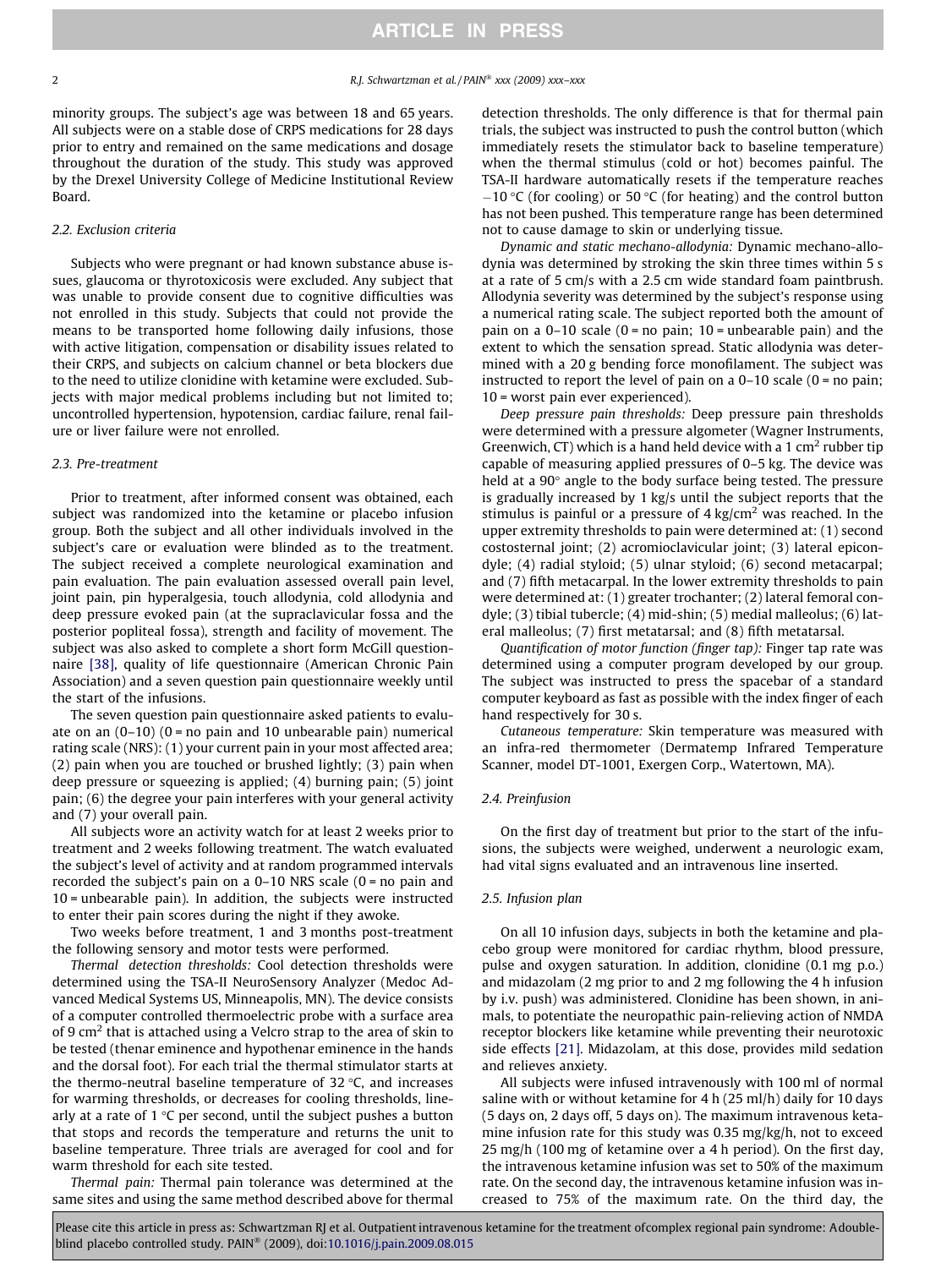intravenous ketamine infusion was increased to the maximum rate and maintained at this level for the duration of the 10 day study.

#### 2.6. Post infusion

Following the last (10th) infusion, the subjects were seen at 2 weeks and then monthly at the Neurology Pain Clinic for the following 3 months. All subjects were asked to wear an activity watch from the time of the last infusion until the 2 week post-treatment visit. Subjects were also instructed to complete the short form McGill, quality of life and pain questionnaires weekly until the end of the study (3 months after the last infusion).

## 2.7. Blood ketamine level determination

Blood plasma was obtained from whole blood collected into EDTA coated tubes and spun at 3000 RPM for 15 min at 4  $\degree$ C. Equal volumes of plasma and acetonitrile–phosphoric acid (85%)–water  $(20:2:78, v/v/v)$  (200 µl each) were mixed, followed by ultrafiltration through a 10,000 molecular mass cut-off filter (Millipore Microcon YM-10) [\[49\]](#page-8-0). The plasma ketamine level was determined from the ultra filtrate by high performance liquid chromatography (HPLC) [\[6\].](#page-7-0) The chromatographic system consisted of a Micromeretics 760 HPLC pump, a mobile phase of 77% sodium phosphate pH 7.2, 23% CH<sub>3</sub>CN at a flow of 1.2 ml/min. Separation was performed on an octadecylsilane (C18) column (Purosphere  $5\mu$  RP-18e 80A, 125  $\times$  4 mm) and detection at a wavelength of 210 nm with a Shimadzu SPD-20A UV–vis detector [\[6,52\]](#page-7-0).

#### 2.8. Statistical analysis

The sample size was calculated by power analysis using data from our infusion clinic that suggested a 35% reduction in overall pain for the ketamine group. We estimated a 15% improvement for the placebo group.With a power of 80% and a type I error of 0.05, 34 patients (17 for each arm) had to complete the study. To account for dropouts we planned to enroll 20 patients for each arm.

Analysis of variance (ANOVA) was used to compare differences between groups in age, disease duration, limb temperature, cold evoked pain, heat evoked pain, finger tap and pressure evoked pain. The Kruskall–Wallis test was used to compare differences between groups for the McGill pain questionnaire scores. The Wilcoxon Signed Rank Test was used to compare differences between pre- and post-treatment for all NRS scores. Calculations were accomplished with the aid of statistical data analysis software, SYSTAT version 11 (SYSTAT Software Inc., Richmond, CA). The data was considered significantly different if  $p < 0.05$ .

## 3. Results

Although originally powered for 20 subjects per arm, the study was stopped at the halfway point for the following reasons. An interim analysis of the study results was performed after 19 subjects completed the study. The data showed little placebo effect allowing for statistical significance to be reached on many of the study parameters with a smaller number of study subjects than originally predicted. In addition, when this study was designed, our experience with outpatient intravenous ketamine was limited to doses of 25 mg/h (100 mg/4 h). Over the duration of this study (2 years) our further experience with outpatient intravenous ketamine showed that 50 mg/h (200 mg/4 h) provided much greater pain relief for a longer period of time without any complications. Since it was clear that a higher ketamine dose was having a much greater effect in other CRPS patients, it was felt that a randomized study at higher doses would be justified at this time.

Twenty-six subjects with CRPS were evaluated for this study. There were 5 screen failures and 2 subjects did not complete the study. Nineteen subjects, 1 male and 18 female completed this study. Ten of the subjects were in the placebo group and nine in the ketamine group. All subjects provided written informed consent prior to participating in the study. The subject's treatment group, age, gender, location of initial injury, spread of symptoms and their overall pain level at their initial evaluation are tabulated in [Table 1](#page-3-0). There was no significant difference ( $p > 0.05$ ) in age, initial pain level or duration of disease between the ketamine and placebo groups.

All study subjects met the CRPS revised International Association for the Study of Pain (IASP) criteria [\[13\]](#page-7-0). Their condition was intractable with disease duration varying between 0.8 and 20 years. At their initial exam, the average overall pain level on a 0–10 numerical rating ( $\pm$ SE) scale was 7.5  $\pm$  1.9 for the placebo group and  $7.9 \pm 0.9$  for the ketamine group. This difference was not statistically significant ( $p > 0.05$ ). In the ketamine group, the average plasma ketamine level (±SE) was 188.4 ± 20.9 ng/ml. Using linear regression, no correlation was found ( $r = 0.04$ ,  $p = 0.93$ ) between subject plasma level and symptom improvement.

#### 3.1. Pain questionnaire

The subjects completed at least two pain questionnaires prior to treatment and one every week for the 12 weeks following treatment. The subjects' responses to the pain questionnaire are tabulated in [Table 2](#page-4-0). The placebo group scores demonstrated small non-significant  $(p > 0.05)$  differences for both better and worse following treatment. The ketamine treated group demonstrated consistent decreases for all parameters at all post-treatment time points that lasted for the 12 week post-treatment evaluation period. None of the parameters, in the ketamine treated group, returned to their pre-treatment levels by the 12 week post-treatment visit. There was a statistically significant ( $p < 0.05$ ) decrease in scores in some parameters (pain in the most affected area, burning pain, pain when touched or brushed lightly and overall pain level). Whereas the other parameters (joint pain, pain when deep pressure or squeezing was applied and the degree their pain interferedwith general activity) the reduction in scores did not reach statistical significance ( $p > 0.05$ ).

#### 3.2. The short form McGill pain questionnaire in CRPS

The subjects completed at least two short form McGill pain questionnaires [\[32\]](#page-7-0) prior to treatment and one every week for the 12 weeks following treatment. The responses to the short form McGill pain questionnaire are tabulated in [Table 3](#page-4-0). The average total score ( $\pm$ SE) prior to treatment was 23.1  $\pm$  1.4 for the ketamine group and  $28.17 \pm 1.7$  for the placebo group. This difference was not statistically significant ( $p > 0.05$ ). In the placebo group, both the sensory and the affective component demonstrated a slight but not statistically significant ( $p > 0.05$ ) increase following treatment. In the ketamine group, both the sensory and the affective component demonstrated a significant ( $p < 0.05$ ) decrease that lasted for the 12 weeks follow-up period [\(Fig. 1\)](#page-5-0). The decrease in total McGill score was approximately 35% with the affective component demonstrating a larger decrease (50%) than the sensory component (31%), [Table 3.](#page-4-0)

#### 3.3. Activity watch data

The watch evaluated the subject's level of activity and at random programmed intervals recorded the subject's pain on a 0–10 NRS scale  $(0 = no$  pain and  $10 =$  unbearable pain). The watch was worn for at least 2 weeks prior to and following treatment. The subjects average pain score (±SE) as entered in the activity watch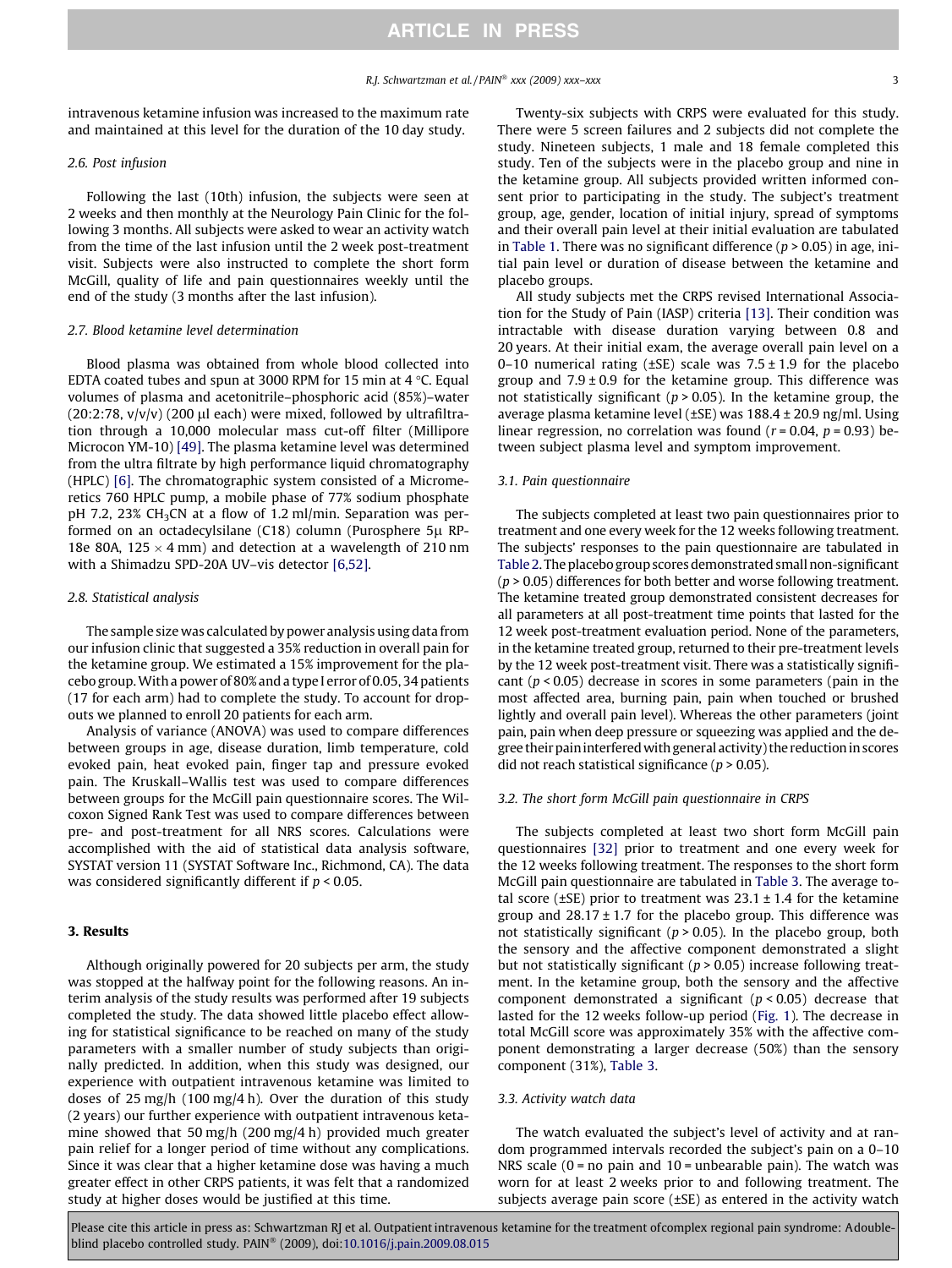Table 1

<span id="page-3-0"></span>

| Pat# Rx group | Age/<br>gender | Duration of<br><b>CRPS</b> | Location of the initial injury                                                                                 | Spread of symptoms                                                                                                                                | Pain quality/intensity/modality                                                                                                                                                                                                                  |
|---------------|----------------|----------------------------|----------------------------------------------------------------------------------------------------------------|---------------------------------------------------------------------------------------------------------------------------------------------------|--------------------------------------------------------------------------------------------------------------------------------------------------------------------------------------------------------------------------------------------------|
| 001 Ketamine  | 44 F           | 6.8                        | R ankle fracture                                                                                               | R foot regionally; L5-S1 pain; neuroma 4th 5th<br>metatarsal                                                                                      | 6/10 spontaneous pain (burning, numbness, tingling); mechano-<br>allodynia; deep sensitization $(d/s)$ ; articular pain, deep muscle<br>sensitization R foot and legs in regional distribution; hyperalgesia<br>to pinprick (PP) R foot and legs |
| 003 Ketamine  | 40 F           | 2.5                        | R knee injury; blunt trauma                                                                                    | Mirror spread to L knee; ipsilateral spread to R arm;<br>sensitization of L5-S1 R                                                                 | 8/10 spontaneous pain (deep ache; burning; lancinating features<br>into L5-S1); + Tinel's brachial plexus distributions; mechano-<br>allodynia d/s R side; cold allodynia; hyperalgesia; loss of surround<br>inhibition to pinprick R leg        |
| 004 Placebo   | 48 F           | 7.1                        | Torn L posterior tibial tendon following leg<br>surgery                                                        | Mirror spread to R leg; regional both lower extremities<br>to midthigh                                                                            | 9/10 spontaneous pain (burning; deep muscle ache); Tinel's signs<br>brachial plexus; sciatic nerves; mechano-allodynia d/s lower<br>extremities; deep muscle sensitization lower extremities;<br>hyperalgesia to PP lower extremities            |
| 005 Placebo   | 49 M           | 12.1                       | Crushed L foot; plantar nerve injuries                                                                         | Mirror distribution to R leg; brachial plexus<br>distributions; generalized pain                                                                  | 8/10 (burning, deep ache, lancinating); mechano-allodynia d/s; PP<br>hyperalgesia lower extremities                                                                                                                                              |
| 006 Ketamine  | 47 F           | 9.4                        | Twisted R ankle; torn ligaments                                                                                | Mirror distribution to L ankle; brachial plexus<br>distributions; generalized                                                                     | 8/10 (burning; deep ache, lancinating): mechano-allodynia d/s;<br>hyperalgesia to PP; cold allodynia                                                                                                                                             |
| 007 Placebo   | 60 F           | 2.9                        | Tripped on steps twisted R ankle; multiple<br>surgical procedures                                              | Contiguous                                                                                                                                        | 4/10 spontaneous pain (hot burning pain), dynamic allodynia;<br>static allodynia; no joint pain; pain in R leg                                                                                                                                   |
| 008 Placebo   | 27F            | 3.8                        | L ankle fracture                                                                                               | Mirror spread to the R ankle; sensitization of L L5-S1                                                                                            | 6/10 (aching, burning) regionally in the L lower extremity; long-<br>term depression; cannot feel PP; no mechanical allodynia                                                                                                                    |
| 009 Ketamine  | 44 F           | 4.2                        | Radicular pain from HNP LI5-S1                                                                                 | Mirror spread to R foot; bilateral brachial plexus<br>distributions; generalized                                                                  | 8/10 (burning, throbbing, shooting) mechano-allodynia d/s<br>(generalized) cold allodynia lower extremities; + Tinel's upper<br>brachial plexus distributions; PP hyperalgesia throughout                                                        |
| 011 Placebo   | 40 F           | 3.4                        | L lower extremity; she fell striking L flank<br>on stove                                                       | Area around the original injury                                                                                                                   | 5/10 (burning) pain in the area of the injury; dynamic and static<br>allodynia; joint pain                                                                                                                                                       |
| 012 Ketamine  | 40 F           | 1.3                        | Brachial plexus traction injury (middle<br>trunk posterior cord)                                               | Shoulder pain; contiguous then regional pain the entire<br>R arm                                                                                  | 8/10 (burning, aching) severe mechano-allodynia R arm; severe<br>hyperalgesia to PP R arm; + Tinel's all brachial plexus distributions<br>R arm                                                                                                  |
| 013 Placebo   | 50 F           | 20                         | Brachial plexus traction injury of L arm                                                                       | L brachial plexus to L cervical plexus-entire L upper<br>quadrant                                                                                 | 8/10 (burning, tingling, aching) + Tinel's brachial plexus<br>distributions L; mechano-allodynia d/s; hyperalgesia to PP; cold<br>allodynia of L upper quadrant                                                                                  |
| 016 Ketamine  | 37 F           | 9.9                        | Fracture of L 5th metatarsal                                                                                   | L foot-spread in a regional distribution to entire L leg; L<br>brachial plexus distributions                                                      | 9/10 (burning, throbbing, sharp stabbing); + Tinel's all L brachial<br>plexus distributions; mechano-allodynia d/s; hyperalgesia to PP;<br>cold allodynia L leg regionally                                                                       |
| 018 Ketamine  | 38 F           | 3.0                        | Brachial plexus traction injury R arm                                                                          | R brachial plexus; ipsilateral R leg; L leg regional<br>distribution                                                                              | 8/10 (burning; deep ache; joint pain, lancinating); mechano-<br>allodynia d/s; hyperalgesia to PP; cold allodynia throughout                                                                                                                     |
| 019 Placebo   | 31 F           | 1.1                        | Surgical procedure (ablation for supra<br>ventricular tachycardia)                                             | L intercosticobrachial nerve; L plexus distributions; L<br>leg-generalized                                                                        | 9/10 (burning, severe joint pain, deep ache, lancinating<br>components); severe mechano-allodynia d/s; deep muscle<br>sensitization; joint pain to pressure; cold allodynia; hyperalgesia<br>to PP                                               |
| 021 Ketamine  | 28 F           | 13.2                       | Fractured foot, ankle-CRPS 1990-1991 that<br>resolved; 1997 probable traction injury of<br>the brachial plexus | R foot and ankle soft tissue injury (resolved<br>incompletely); reoccurrence 1997 with R leg regional<br>pain; R brachial plexus-generalized pain | 9/10 (sharp, stabbing, burning); + Tinel's R side; mechano-<br>allodynia d/s generalized; generalized cold allodynia; joint pain<br>throughout; hyperalgesia to PP R leg and arm                                                                 |
| 023 Ketamine  | 24 F           | 2.7                        | Rack of clothes fell on brachial plexus on R                                                                   | Pain in the hand; spread to brachial/cervical plexus on<br>the R                                                                                  | 7/10 (aching, burning, deep); R upper quadrant regionally;<br>mechano-allodynia d/s; deep muscle pain; joint pain; cold<br>allodynia, hyperalgesia to PP                                                                                         |
| 024 Placebo   | 56 F           | 0.8                        | probable brachial plexus injury R arm<br>(possible iv. infiltration)                                           | R hand then spread to all brachial plexus distributions<br>of R arm                                                                               | 8/10 (burning, shooting components); mechano-allodynia d/s;<br>deep muscle sensitization; cold allodynia; PP hyperalgesia                                                                                                                        |
| 025 Placebo   | 42 F           | 18.7                       | L brachial and cervical traction injuries                                                                      | L brachial/cervical plexus regional distribution;<br>sensitization of L5-S1 roots                                                                 | 8/10 (burning, lancinating, deep ache, numbness); mechano-<br>allodynia d/s L plexus distributions; hyperalgesia to PP and cold<br>allodynia L upper quadrant                                                                                    |
| 026 Placebo   | 52 F           | 3.2                        | Fracture dislocation of R ankle                                                                                | R ankle; spread to sciatic nerve distribution R; then to<br>L; L brachial plexus distributions                                                    | 10/10 (deep ache, throbbing stabbing, burning in R leg); mechano-<br>allodynia d/s R lower leg; cold allodynia; PP hyperalgesia R lower<br>leg                                                                                                   |

Mechano-allodynia – d, dynamic; s, static; PP, pinprick hyperalgesia.

R.J. Schwartzman et al. / PAIN

R.J. Schwartzman et al./PAIN® xxx (2009) xxx-xxx

xxx (2009) xxx–xxx

4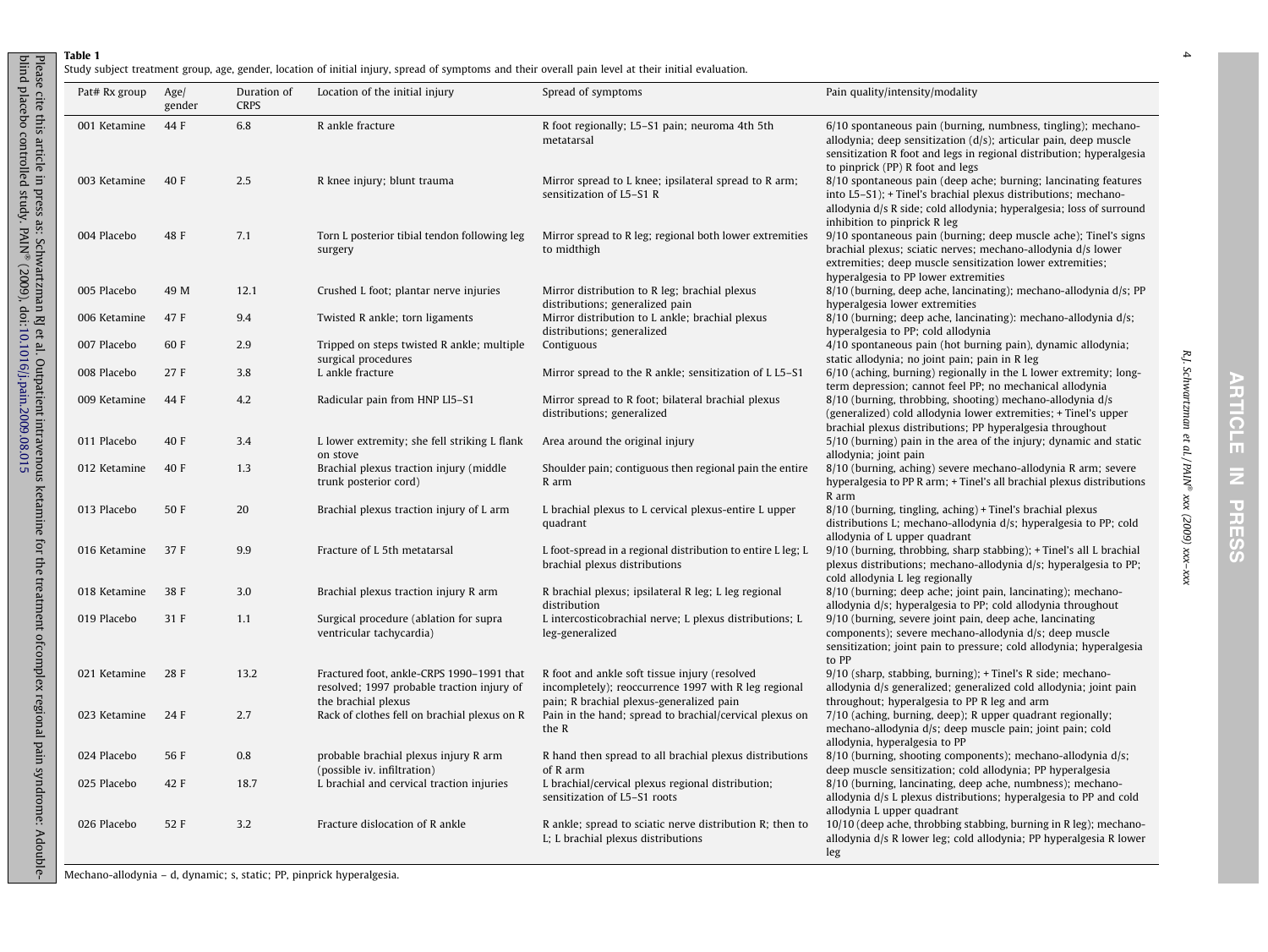## ARTICLE IN PRESS

#### R.I. Schwartzman et al. / PAIN<sup>®</sup> xxx (2009) xxx–xxx 5

#### <span id="page-4-0"></span>Table 2

Study subject responses to the pain questionnaire.

| Pain questionnaire NRS (0-10)                          | Group    | Pre            | Post Wk $1-2$    | Post Wk 3-4      | Post Wk 5-8      | Post Wk 9-12   |
|--------------------------------------------------------|----------|----------------|------------------|------------------|------------------|----------------|
| Pain in the most affected area                         | Placebo  | $7.73 \pm 0.4$ | $7.61 \pm 0.6$   | $7.50 \pm 0.6$   | $7.52 \pm 0.6$   | $7.56 \pm 0.7$ |
|                                                        | Ketamine | $7.66 \pm 0.4$ | $6.06 \pm 0.9^*$ | $6.13 \pm 1.0^*$ | $6.49 \pm 1.1$   | $6.69 \pm 0.9$ |
| Burning pain                                           | Placebo  | $8.05 \pm 0.7$ | $7.67 \pm 0.9$   | $7.70 \pm 0.8$   | $7.63 \pm 0.8$   | $7.57 \pm 0.9$ |
|                                                        | Ketamine | $7.12 \pm 0.9$ | $5.33 \pm 1.2$   | $4.21 \pm 1.6^*$ | $5.04 \pm 1.2$   | $5.44 \pm 1.1$ |
| Pain when touched or brushed lightly                   | Placebo  | $7.88 \pm 0.5$ | $6.50 \pm 0.9$   | $7.55 \pm 0.6$   | $7.14 \pm 0.6$   | $6.95 \pm 0.9$ |
|                                                        | Ketamine | $7.90 \pm 0.4$ | $5.94 \pm 0.9^*$ | $5.86 \pm 1.2^*$ | $5.91 \pm 1.0^*$ | $6.28 \pm 0.9$ |
| Overall pain level                                     | Placebo  | $7.62 \pm 0.6$ | $7.61 \pm 0.6$   | $7.60 \pm 0.5$   | $7.72 \pm 0.6$   | $7.59 \pm 0.7$ |
|                                                        | Ketamine | $7.76 \pm 0.4$ | $6.28 \pm 0.9^*$ | $6.43 \pm 1.0$   | $6.66 \pm 1.0$   | $6.81 \pm 0.9$ |
| Pain when deep pressure or squeezing is applied        | Placebo  | $8.51 \pm 1.9$ | $8.06 \pm 0.5$   | $8.00 \pm 0.6$   | $8.40 \pm 0.5$   | $8.17 \pm 0.6$ |
|                                                        | Ketamine | $7.99 \pm 0.6$ | $6.78 \pm 0.8$   | $6.64 \pm 1.2$   | $6.36 \pm 1.1$   | $6.53 \pm 0.9$ |
| Joint pain                                             | Placebo  | $7.51 \pm 0.5$ | $7.28 \pm 0.7$   | $7.15 \pm 0.7$   | $7.12 \pm 0.7$   | $7.40 \pm 0.7$ |
|                                                        | Ketamine | $5.91 \pm 0.9$ | $4.61 \pm 1.1$   | $5.21 \pm 1.2$   | $5.35 \pm 1.2$   | $5.69 \pm 1.1$ |
| Degree your pain interferes with your general activity | Placebo  | $8.11 \pm 0.6$ | $7.61 \pm 0.7$   | $7.55 \pm 0.6$   | $7.70 \pm 0.7$   | $7.87 \pm 0.7$ |
|                                                        | Ketamine | $6.92 \pm 0.7$ | $5.50 \pm 1.0$   | $5.79 \pm 1.1$   | $6.07 \pm 1.0$   | $6.28 \pm 0.8$ |

The table entries are given as (means ± SE). Statistically significant (\*p < 0.05) scores are marked in bold. In four of the seven inquiries, the ketamine treated group demonstrated significant (p < 0.05) differences between pre- and post-treatment scores. Most of the differences were noted during the first month post-treatment. The placebo group scores demonstrated small non-significant (p > 0.05) differences between pre- and post-treatment scores at all time points in the 12 week post-treatment evaluation period.

for the time period prior to treatment was  $7.51 \pm 0.4$  for the ketamine group and  $7.20 \pm 0.4$  for the placebo group, this difference was not statistically significant ( $p > 0.05$ ). Following treatment, the ketamine group showed a 21.4% reduction of pain score to 6.01  $\pm$  0.6 ( $p$  < 0.01) whereas the placebo group demonstrated a non-significant ( $p > 0.05$ ) 3.1% reduction to 6.98  $\pm$  0.5. There were no significant changes between pre- and post-treatment values  $(p > 0.05)$  in the level of activity, as recorded by the accelerometers in the watch in either the placebo or the ketamine group. In addition to evaluating activity, the subjects were instructed to enter their pain scores during the night if they awoke. The number of awakenings decreased by 85% in the ketamine group. This decrease was statistically significant ( $p < 0.05$ ). There was no significant decrease ( $p > 0.05$ ) in the number of awakenings in the placebo group. The difference in pain scores entered during the night between pre- and post-treatment decreased in the ketamine group and remained the same for the placebo group, however the changes were not statistically significant ( $p > 0.05$ ).

#### 3.4. Quantitative sensory testing

Quantitative sensory tests (QST) were administered to all subjects prior to treatment and at 1 and 3 months following treatment. Average skin temperatures were normal in all extremities and the average difference between the affected limb and its contralateral extremity was less than  $0.5 \text{ }^{\circ}\text{C}$  in both the placebo and ketamine groups. Both cold and warm detection thresholds were at the upper range of normal in both groups when compared to control subjects evaluated at our QST laboratory [\[50\].](#page-8-0) There were no significant changes ( $p > 0.05$ ) in skin temperature, cold or warm detection thresholds following treatment. A number of tests evaluating evoked pain and motor function were also performed. The results of these tests are tabulated in [Table 4.](#page-5-0) Following treatment, the ketamine group showed improvement in all categories (pressure evoked pain, brush allodynia, stimulation with a 20 g monofilament, cold evoked pain, heat evoked pain and finger tap), however, none of the improvements were statistically significant  $(p > 0.05)$ . The majority of patients demonstrated reduced tap test scores (7 of 9 in the ketamine group, 8 of 10 in the placebo group). Following treatment the ketamine group showed a small not statistically significant ( $p > 0.05$ ) improvement whereas the placebo group showed no change. Most patients demonstrated cold allodynia (8 of 9 in the ketamine group, 6 of 10 in the placebo group). Of the QST tests, cold evoked pain (on the most affected extremity) demonstrated the greatest improvement. The ketamine group demonstrated a 5.8  $\degree$ C improvement whereas the placebo group showed a 1.1  $\degree$ C worsening. However, this difference did not reach statistical significance ( $p = 0.06$ ). All subjects had low thresholds to pressure evoked pain when compared to control subjects evaluated at our QST laboratory (control subjects do not report pressure of less than 4 kg as painful) [\[50\]](#page-8-0). In the ketamine group, pressure evoked pain and finger tap demonstrated the least improvement of all parameters tested.

#### 3.5. Quality of life

The subjects completed at least two American Chronic Pain Association quality of life (QOL) questionnaires (Appendix 1) prior

#### Table 3

Study subject responses to the short form McGill questionnaire.

| Short form McGill questionnaire | Group    | Pre             | Post Wk $1-2$       | Post Wk $3-4$      | Post Wk $5-8$     | Post Wk 9-12      |
|---------------------------------|----------|-----------------|---------------------|--------------------|-------------------|-------------------|
| Sensory component (0–33)        | Placebo  | $21.62 \pm 2.4$ | $21.75 \pm 2.3$     | $23.70 \pm 2.2$    | $22.63 \pm 2.6$   | $22.63 \pm 2.9$   |
| (Questions $1-11$ )             | Ketamine | $17.07 \pm 1.6$ | $12.83 \pm 2.3^*$   | $11.17 \pm 2.0^*$  | $11.69 \pm 1.8^*$ | $11.75 \pm 2.1^*$ |
| Affective component (0-12)      | Placebo  | $6.56 \pm 1.2$  | $7.55 \pm 1.3$      | $7.45 \pm 1.3$     | $6.98 \pm 1.4$    | $7.46 \pm 1.5$    |
| $(Questions 12-15)$             | Ketamine | $6.10 \pm 0.9$  | $3.39 \pm 1.0^{**}$ | $2.67 \pm 0.9$ **  | $3.03 \pm 1.0^*$  | $3.28 \pm 1.0^*$  |
| Total McGill Score (0-45)       | Placebo  | $28.17 \pm 3.4$ | $29.30 \pm 3.5$     | $31.15 \pm 3.4$    | $29.60 \pm 3.9$   | $30.09 \pm 4.3$   |
| (Questions $1-15$ )             | Ketamine | $23.14 \pm 2.4$ | $16.22 \pm 2.6^*$   | $13.39 \pm 2.1***$ | $14.81 \pm 2.3^*$ | $15.44 \pm 2.6^*$ |

The table entries are given as (means ± SE). Statistically significant (\*p < 0.05; \*\*p < 0.001) scores are marked in bold. Both the affective and sensory components in the ketamine treated group demonstrated significant differences between pre- and post-treatment scores for all time points in the 12 week post-treatment evaluation period. The placebo group scores demonstrated small non-significant  $(p > 0.05)$  differences between pre- and post-treatment scores at all time points in the 12 week post-treatment evaluation period.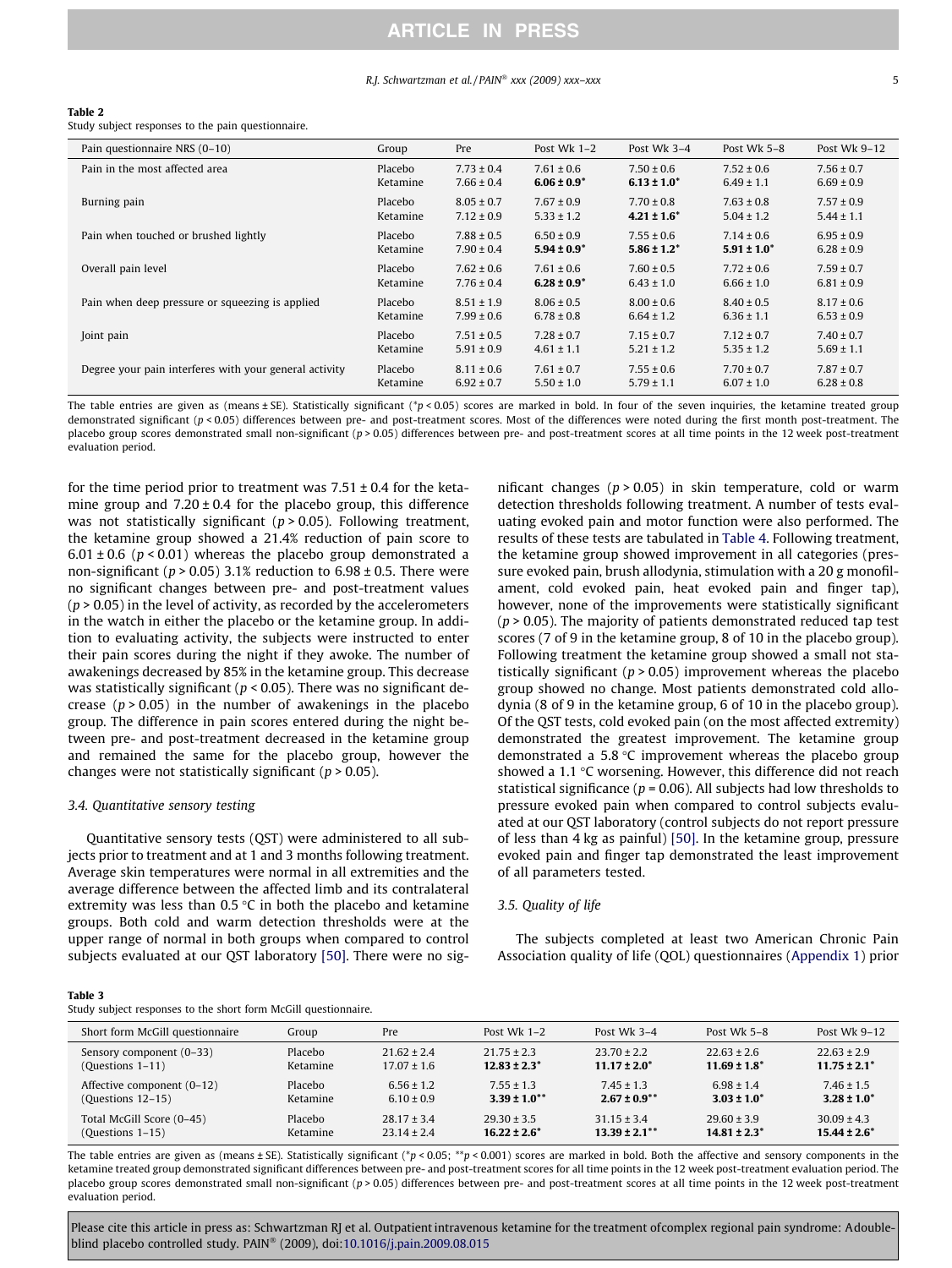#### <span id="page-5-0"></span>6 **6 R.J. Schwartzman et al. / PAIN<sup>®</sup> xxx (2009) xxx–xxx**



Fig. 1. Changes in the total McGill questionnaire score (means  $\pm$  SE) at five time periods (the period prior to treatment (at least 2 weeks), weeks 1 and 2 posttreatment, weeks 3 and 4 post-treatment, weeks 5 to 8 post-treatment and weeks 9 to 12 post-treatment) in both the ketamine treated and the placebo group. In the ketamine treated group, the McGill pain questionnaire scores showed significant  $(p < 0.05)$  improvements when compared to either the baseline measurements or the placebo scores that lasted for the 12 week follow-up period. In the placebo group, the total McGill score demonstrated a slight but not statistically significant  $(p > 0.05)$  increase following treatment.

to treatment and one every week for the 12 weeks following treatment. The possible score ranges from 0 (non-functioning) to 10 (normal quality of life). The subjects average quality of life score ( $\pm$ SE) for the time period prior to treatment was  $5.4 \pm 1.0$  for the ketamine group and  $3.6 \pm 0.4$  for the placebo group, this difference was not statistically significant ( $p > 0.05$ ). There were no significant changes in the QOL scores ( $p > 0.05$ ) following treatment in either the placebo or the ketamine group.

## 3.6. Side effects

Six of the 19 subjects that completed the study complained of nausea, headache, tiredness or dysphoria at some point during the trial (4/9 in the ketamine group and 2/10 in the placebo group). All subjects were queried by the clinical staff (neurologist and infusion nurses) and none reported agitation, blurred vision or any psychomimetic side effects such as; hallucinations, delusions or

#### Table 4

Study subject scores in the quantitative pain examination.

out of body experiences. The concomitant use of midazolam and clonidine during this study may have controlled the hallucinogenic and dysphoric effects of ketamine.

#### 3.7. Percent change between pre- and weeks 1–4 post-treatment

The percent change between baseline values and mean values for week's 1–4 post-treatment in parameters evaluating the subject's pain are listed in [Table 5](#page-6-0). On average, parameters evaluating pain decreased by approximately 27% in the ketamine group and 2% in the placebo group. Following treatment, not all individuals improved to the same degree. In the ketamine group, one subject demonstrated greater than 50% improvement, 4 subject's 20–30% improvement, 3 subject's 10–20% improvement and 1 subject less than 10% improvement. The subjects demonstrated the same pattern of improvement across all test parameters.

Several pain parameters were evaluated in multiple ways. Overall pain was evaluated with the activity watch score, the pain questionnaire and the sensory component of the McGill questionnaire and provided similar values (decreases of 21.4%, 18.1% and 29.7% in the ketamine group and decreases of 3.1 and 0 and an increase of 5.1% in the placebo group). Dynamic allodynia was evaluated on exam (brush allodynia) and by questionnaire. They also provided similar values, decreases of 34.2% and 25.3% in the ketamine group and 7.1 and 10.9 in the placebo group. Evaluating parameters in multiple ways provided redundancy in the determination of the subject's pain level which increases our confidence in these results.

## 4. Discussion

Several intravenous ketamine regimens have been reported to provide significant amelioration of pain in subjects with CRPS [\[7,10,24\]](#page-7-0). Ketamine has been administered at anesthetic doses for 5 days [\[24\]](#page-7-0) or at sub-anesthetic doses administered for several days either continuously [\[7\]](#page-7-0) or for several hours a day [\[10\]](#page-7-0). In general, the higher the ketamine dose the greater the reduction of symptoms and duration of relief. In our experience, only the 5 day intravenous ketamine regimen at anesthetic doses with midazolam and clonidine [\[24\]](#page-7-0) provide complete remission of CRPS symptoms lasting for over 5 years in approximately half of the subjects. Ketamine at sub-anesthetic doses provides significant relief, however overtime the symptoms return. We chose the sub-anesthetic multi-day low dose intravenous ketamine regimen for this study because we felt it was the most amenable paradigm for con-

| Quantitative pain examination                                           | Group    | Pre              | Post 1 month    | Post 3 months    |
|-------------------------------------------------------------------------|----------|------------------|-----------------|------------------|
| Pressure evoked pain of affected limb (kilograms)                       | Placebo  | $1.56 \pm 0.2$   | $1.14 \pm 0.1$  | $1.49 \pm 0.3$   |
|                                                                         | Ketamine | $1.56 \pm 0.3$   | $1.62 \pm 0.1$  | $1.63 \pm 0.3$   |
| Brush allodynia of affected limb (NRS, 0-10)                            | Placebo  | $5.50 \pm 1.0$   | $5.11 \pm 1.3$  | $5.30 \pm 1.1$   |
|                                                                         | Ketamine | $3.89 \pm 1.0$   | $2.56 \pm 1.1$  | $3.33 \pm 1.2$   |
| Twenty gram monofilament on affected limb (NRS, 0-10)                   | Placebo  | $5.40 \pm 1.1$   | $5.44 \pm 1.4$  | $5.60 \pm 1.0$   |
|                                                                         | Ketamine | $5.56 \pm 1.0$   | $3.56 \pm 0.8$  | $3.78 \pm 1.1$   |
| Cold evoked pain on affected limb (change from $32^{\circ}$ C baseline) | Placebo  | $-17.6 \pm 4.9$  | $-16.5 \pm 4.8$ | $-12.7 \pm 4.1$  |
|                                                                         | Ketamine | $-6.9 \pm 1.8$   | $-12.7 \pm 3.8$ | $-6.5 \pm 2.6$   |
| Heat evoked pain of affected limb (change from $32^{\circ}$ C baseline) | Placebo  | $10.7 \pm 1.8$   | $9.7 \pm 1.8$   | $8.9 \pm 1.8$    |
|                                                                         | Ketamine | $8.9 \pm 1.7$    | $10.3 \pm 1.7$  | $8.7 \pm 1.6$    |
| Finger tap of affected side (taps in 30 s)                              | Placebo  | $108.8 \pm 7.1$  | $98.7 \pm 10.8$ | $110.3 \pm 10.8$ |
|                                                                         | Ketamine | $108.1 \pm 10.0$ | $116.1 \pm 7.0$ | $117.3 \pm 8.3$  |

The table entries are given as (means ± SE). Following treatment, the ketamine group showed improvement in all categories, however, none of the improvements were statistically significant ( $p > 0.05$ ).

The placebo group scores demonstrated small non-significant ( $p > 0.05$ ) differences between pre- and post-treatment scores at all time points in the 12 week post-treatment evaluation period.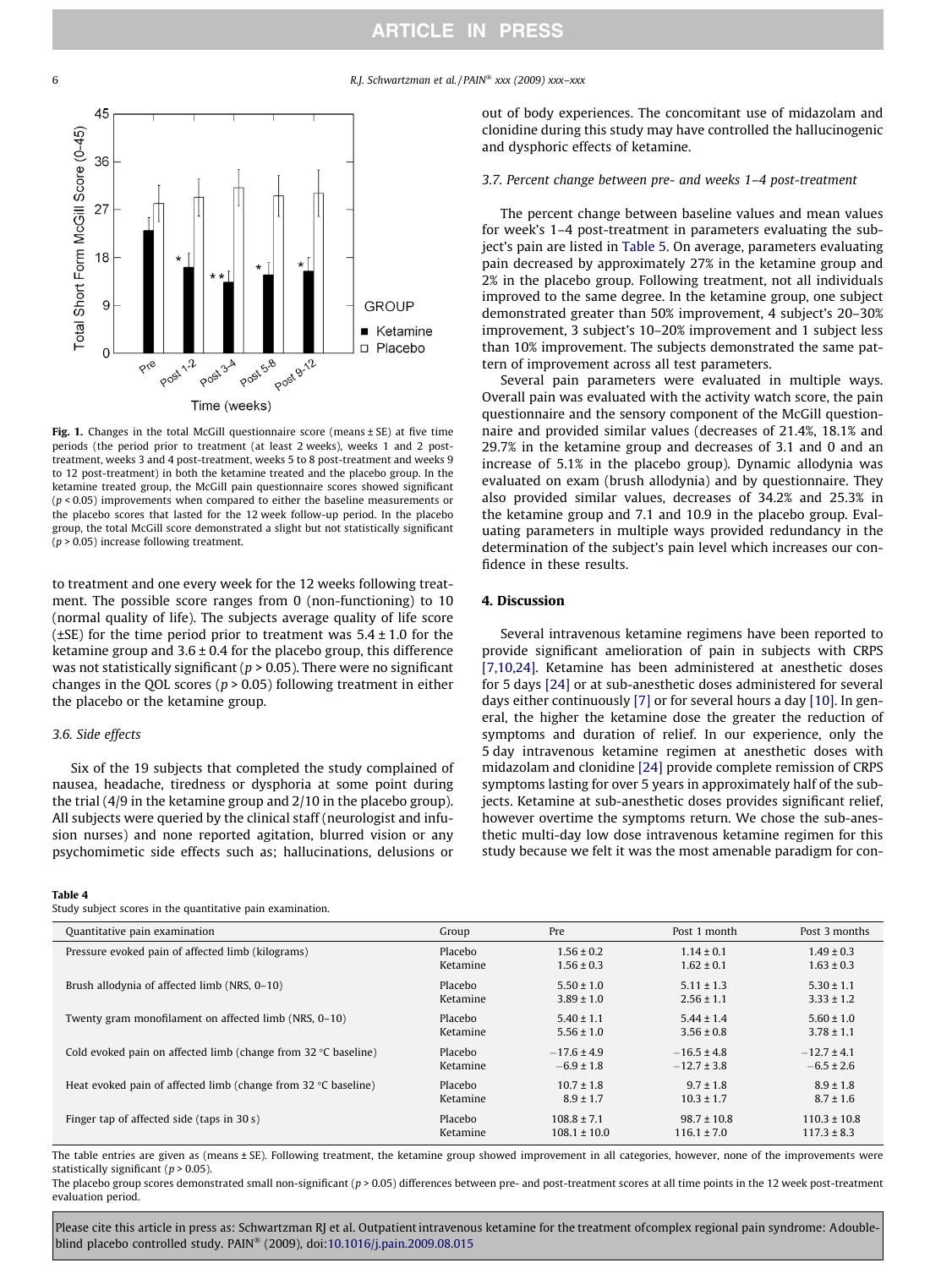#### <span id="page-6-0"></span>Table 5

Percent change between baseline values and mean values for weeks 1–4 posttreatment.

| Parameter                                              | Placebo | Ketamine |
|--------------------------------------------------------|---------|----------|
| McGill affective component                             | 14.3    | $-50.3$  |
| Twenty gram monofilament on affected limb              | 0.7     | $-36.0$  |
| Brush allodynia of affected limb                       | $-7.1$  | $-34.2$  |
| Burning pain                                           | $-4.5$  | $-33.0$  |
| McGill Sensory component                               | 51      | $-29.7$  |
| Pain when touched or brushed lightly                   | $-10.9$ | $-25.3$  |
| Pain score (activity watch)                            | $-3.1$  | $-21.4$  |
| Pain in the most affected area                         | $-2.3$  | $-20.5$  |
| Degree your pain interferes with your general activity | $-6.5$  | $-18.4$  |
| Overall pain level                                     | 0.0     | $-18.1$  |
| Joint pain                                             | $-4.0$  | $-16.9$  |
| Pain when deep pressure or squeezing is applied        | $-5.6$  | $-16.1$  |
| Average                                                | $-2.0$  | $-26.7$  |

The table entries are gives as percent. Negative values show decreases (improvement) and positive values increases (worsening) from the pre-treatment score. Parameters are listed in decreasing order (most improvement in the ketamine group listed first). The activity watch entries evaluate the percent change between baseline values and mean values for weeks 1–2 post-treatment.

ducting a randomized double-blind placebo controlled trial to evaluate the effectiveness of intravenous ketamine for the treatment of CRPS.

In this randomized, double-blind, placebo controlled study of primarily severe longstanding CRPS patients treated with a low dose multi-day infusion of ketamine, statistically significant reduction of pain ( $p < 0.05$ ) was demonstrated in the ketamine treated group on: (1) the short form McGill pain questionnaire for the 3 month length of the study following treatment; (2) in several of the parameters evaluated in the pain questionnaire (pain in the most affected area, burning pain, pain when touched or brushed lightly and overall pain level; (3) data from the activity watch demonstrated fewer nighttime awakenings as well as lower daytime pain scores (only measured for 2 weeks following the last infusion); and (4) spontaneous burning pain decreased ( $p < 0.05$ ) for 1 month. The subjects in the placebo group demonstrated no significant improvement between pre- and post-treatment values in any of these parameters. The changes in the other parameters queried: (1) overall pain; (2) deep muscle pain; (3) joint pain; (4) quantitative sensory testing; and (5) quality of life issues did not reach statistical significance ( $p > 0.05$ ), however they trended toward improvement in the ketamine group and remained unchanged in the placebo group.

#### 4.1. Correlations of clinical characteristics with pain parameters

There were no significant differences between those patients with a shorter duration of CRPS (11 patients with an average length of illness of 2.6 years and a range of 0.8–4.2 years) and longstanding patients (8 patients with an average length of illness of 12.2 years and a range of 6.8–20 years). This is in keeping with a recent study of 580 CRPS patients whose signs and symptoms were evaluated by regression analysis demonstrating little change in their pain scores after 1 year of illness [\[51\].](#page-8-0) No significant clinical differences were noted between upper or lower extremity involvement. All patients suffered various degrees of the same qualities of pain (burning, aching, deep muscle, lancinating, joint). They all demonstrated dynamic and static mechano-allodynia and most showed hyperalgesia to pinprick, and cold allodynia. CRPS symptoms have been shown to spread from the site of injury [\[36\]](#page-8-0). All patients in this study demonstrated spread either contiguous to the original lesion, in a mirror distribution or in some to most parts of the body. All patients had at least two extremities involved and those with greater than 8 years of illness more than 75% of their body was painful to some degree.

#### 4.2. Short form McGill pain questionnaire

The McGill score of both the ketamine and placebo groups demonstrated severe pain (23.1 for the ketamine group and 28.17 for the placebo group). The ketamine group demonstrated a significant decrease ( $p < 0.05$ ) in both the sensory and affective components. Both the sensory and the affective component were significantly reduced throughout the post-treatment part of the trial. The decrease in the total McGill score was approximately 35%, a 50% decrease in the affective component and a 31% in the sensory component. The robust decrease in the affective component may reflect the recently described antidepressant effects of ketamine as well as its demonstrated effects on NMDA dependent long-term potentiation (LTP) of pain transmission neurons of the dorsal horn [\[5,19,26,34,44,63\]](#page-7-0).

## 4.3. Pain questionnaire

Statistically significant decreases ( $p < 0.05$ ) were attained for pain in the most affected area, burning pain, pain when touched or brushed lightly and overall pain level in the ketamine group as compared to placebo. Although decreased for the 3 months following ketamine treatment, joint pain, muscle sensitization and the degree that pain interfered with activities of daily living, the reduction did not reach statistical significance ( $p > 0.05$ ). This finding, a greater decrease of pain in the index area (area of original trauma), as compared to the decrease in overall pain, supports the recent evidence for NMDA involvement in homotopic hyperalgesia (mechanical or thermal hyperalgesia in a territory subserved by C-fibers conditioned by high frequency electrical stimulation). Mechanical heterosynaptic hyperalgesia (in this paradigm) occurs in contiguous or distant areas from the primary area of injury and may not be subserved by NMDA sensitive systems [\[25,29\].](#page-7-0) Evidence supports the general concept that homotopic hyperalgesia is a perceptual correlate of homosynaptic LTP in patients [\[22,61\]](#page-7-0). In addition, ketamine may act at supraspinal levels in CRPS [\[3,57\]](#page-7-0) as well as at Na<sup>+</sup> and K<sup>+</sup> channels, L-type Ca<sup>2+</sup> channels, 5HT<sub>3</sub> receptors [\[15,48\]](#page-7-0), nicotinic [\[47\],](#page-8-0) muscarinic [\[18\],](#page-7-0) acetylcholine and  $\mu$ -opioid receptors [\[18,53\]](#page-7-0).

In superficial dorsal horn neurons, the basic pattern of tonic firing and spike repolarization is generated by voltage gated  $Na<sup>+</sup>$  and  $K^+$  rather than  $Ca^{2+}$  conductance's [\[37,41\].](#page-8-0) It is clear that in some chronic pain states NMDA receptor conductance is a major mechanism for pain maintenance and LTP of pain transmission neurons [\[33,35,46,49\]](#page-7-0). That ketamine did not provide greater relief of the pain in muscles or joints may be a reflection of heterogeneity of  $K^+$  and Na<sup>+</sup> channels expressed on these nociceptive afferents, that enough NMDA channels were not blocked at this dosage or that this form of pain is less NMDA dependent. Recent studies have shown that muscle pain can induce central sensitization [\[17,39\].](#page-7-0) However, spontaneous activity of dorsal horn neurons in muscle pain afferents is not decreased by NMDA blockade [\[1,17\]](#page-7-0). It has been suggested that proprioceptive afferents may be the source of spontaneous muscle pain [\[31\]](#page-7-0). However, it has also been shown that chronic musculoskeletal pain is decreased to a greater degree with ketamine than morphine [\[1,54\]](#page-7-0) and that muscle hyperalgesia, temporal summation and referred pain is reduced in a major subgroup of fibromyalgia patients by NMDA receptor blockade [\[11\]](#page-7-0).

#### 4.4. Activity watch data

Actigraphy has been utilized to monitor physical activity and sleep in fibromyalgia patients [\[28,30\],](#page-7-0) psychomotor dysfunction in major depressive disorders [\[59\]](#page-8-0) and in irregular sleep–wake rhythms [\[55\].](#page-8-0) This is an objective measure of sleep quality, awakenings and activity, and helps to minimize retrospective bias of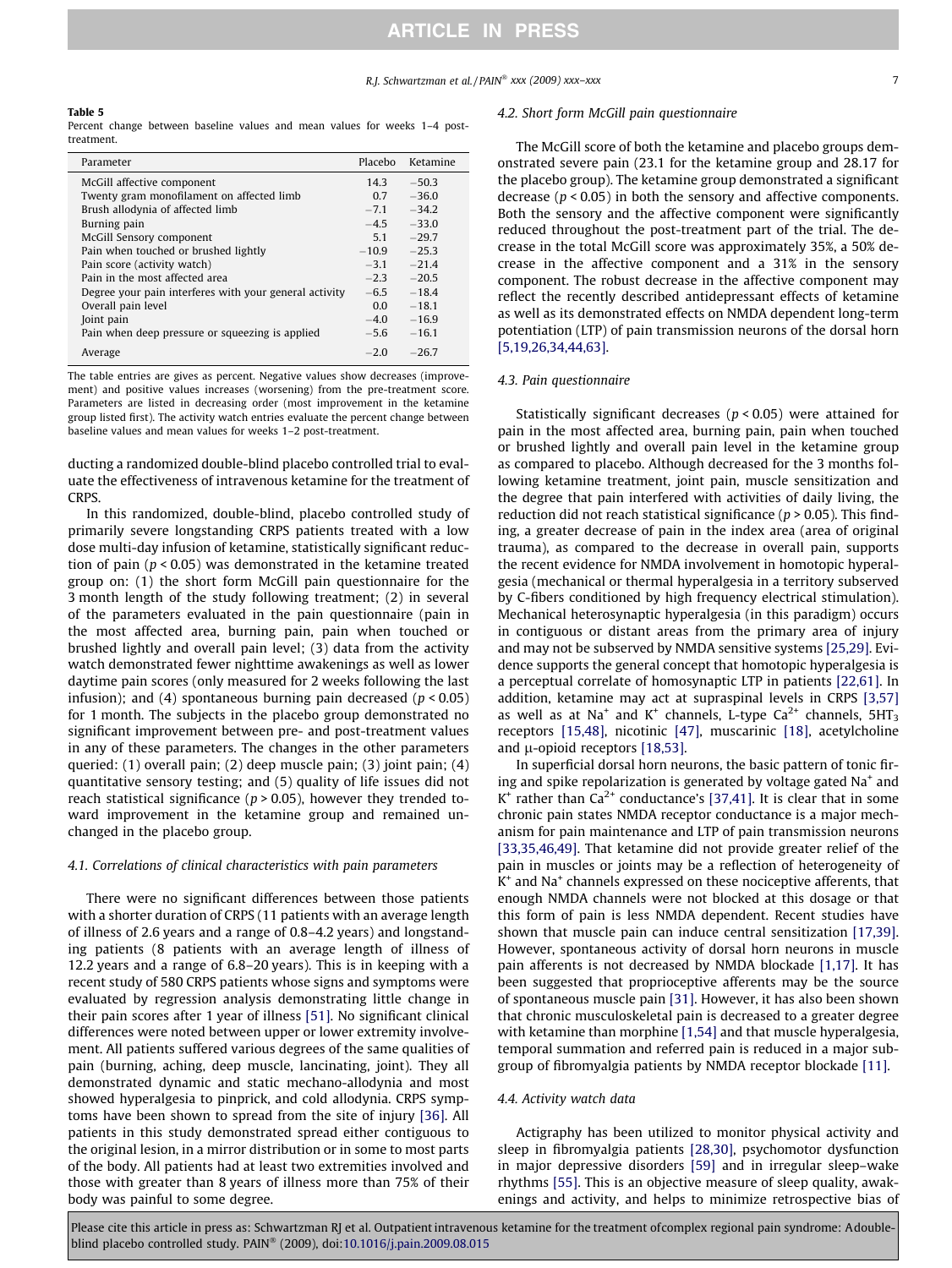<span id="page-7-0"></span>self-reported data in which there is a tendency to report peak and most recent symptoms [\[56,58,59\]](#page-8-0). The statistically significant reduction in pain scores for the 2 week period following treatment corroborated the reduction of index area and burning pain as documented by self-report.

#### 4.5. Conclusion

The strengths of this study are: (1) all patients met strictly defined IASP criteria for CRPS; (2) all patients were examined by the same senior clinician at all visits; (3) standardized pain (McGill short form) and quality of life questionnaires were utilized; (4) multiple pain parameters were evaluated; (5) several pain parameters were evaluated in multiple ways providing redundancy and increased confidence in the results; and (6) positive placebos (midazolam and clonidine) were utilized to effect blinding. The major limitations of this study are: (1) its small size; (2) nonstratification of patients either by length of time with the illness or by the temperature of the affected area; and (3) lack of a crossover arm.

This study showed that i.v. ketamine, even at low dosage, administered in an outpatient setting resulted in statistically significant ( $p < 0.05$ ) reduction in many pain parameters. Surprisingly, it also showed that subjects in our active placebo group demonstrated little treatment effect in any of these same parameters. The results of this study warrant a larger randomized placebo controlled trial using higher doses of ketamine and a 5 month followup in stratified patients. A recent literature review supports the use of sub-anesthetic ketamine for short term relief of refractory neuropathic pain [4]. Although several prior series utilizing sub-anesthetic multi-dose outpatient protocols [7,10,40] have been successful in treating refractory patients, this is the first randomized, placebo controlled trial to demonstrate significant reductions of some pain parameters suffered by CRPS patients.

#### Acknowledgements

This study was supported by a grant from the Commonwealth of Pennsylvania Department of Health and gifts from the Tilly Family Foundation and the Sunstein family. There is no proprietary, financial, professional other personal interest of any nature or kind in any product, service and/or company that could be construed as influencing the position presented in this manuscript.

#### Appendix A. Supplementary data

Supplementary data associated with this article can be found, in the online version, at [doi:10.1016/j.pain.2009.08.015](http://dx.doi.org/10.1016/j.pain.2009.08.015).

#### References

- [1] Anis NA, Headley PM, Lodge D, West DC. Lack of involvement of N-methyl aspartate receptors in segmental synaptic excitation of cat lumbar dorsal horn neurons: studies with ketamine. J Physiol (Lond) 1982;328:l0.
- [2] Arendt-Nielsen L, Petersen-Felix S, Fischer M, Bak P, Bjerring P, Zbinden AM. The effect of N-methyl-p-aspartate antagonist (ketamine) on single and repeated nociceptive stimuli: a placebo-controlled experimental human study. Anesth Analg 1995;81:63–8.
- [3] Becerra L, Schwartzman RJ, Kiefer RT, Rohr P, Moulton EA, Wallin D, Pendse G, Morris S, Borsook D. CNS measures of pain responses pre- and post-anesthetic ketamine in a patient with complex regional pain syndrome. Pain Med 2009 [Epub ahead of print].
- [4] Bell RF. Ketamine for chronic non-cancer pain. Pain 2009;141:210-4.
- [5] Berman RM, Cappiello A, Anand A, Oren DA, Heninger GR, Charney DS, Krystal JH. Antidepressant effects of ketamine in depressed patients. Biol Psychiatry 2000;47:351–4.
- [6] Bolze S, Boulieu R. HPLC determination of ketamine, norketamine, and dehydronorketamine in plasma with a high-purity reversed-phase sorbent. Clin Chem 1998;44:560–4.
- [7] Correll GE, Maleki J, Gracely EJ, Muir JJ, Harbut RE. Subanesthetic ketamine infusion therapy: a retrospective analysis of a novel therapeutic approach to complex regional pain syndrome. Pain Med 2004;5:263–75.
- Davies SN, Lodge D. Evidence for involvement of N-methylaspartate receptors in 'wind-up' of class 2 neurones in the dorsal horn of the rat. Brain Res 1987;424:402–6.
- [9] Eberle T, Doganci B, Krämer HH, Geber C, Fechir M, Magerl W, Birklein F. Warm and cold complex regional pain syndromes: differences beyond Skin temperature? Neurology 2009;72:505–12.
- [10] Goldberg ME, Domsky R, Scaringe D, Hirsh R, Dotson J, Sharaf I, Torjman MC, Schwartzman RJ. Multi-day low dose ketamine infusion for the treatment of complex regional pain syndrome. Pain Physician 2005;8:175–9.
- [11] Graven-Nielsen T, Aspegren Kendall S, Henriksson KG, Bengtsson M, Sörensen J, Johnson A, Gerdle B, Arendt-Nielsen L. Ketamine reduces muscle pain, temporal summation, and referred pain in fibromyalgia patients. Pain  $2000.85.483 - 91$
- [12] Harden RN, Bruehl S. Diagnostic criteria: the statistical derivation of the four criterion factors. In: Wilson PR, Stanton-Hicks MD, Harden RN, editors. CRPS: current diagnosis and therapy. Seattle, WA: IASP Press; 2005. p. 48–58.
- [13] Harden RN, Bruehl S, Stanton-Hicks M, Wilson PR. Proposed new diagnostic criteria for complex regional pain syndrome. Pain Med 2007;8:326–31.
- [14] Himmelseher S, Durieux ME. Ketamine for perioperative pain management. Anesthesiology 2005;102:211–20.
- [15] Hirota K, Lambert DG. Ketamine: its mechanism(s) of action and unusual clinical uses. Br J Anaesth 1996;77:441–4.
- [16] Hocking G, Cousins MJ. Ketamine in chronic pain management: an evidencebased review. Anesth Analg 2003;97:1730–9.
- [17] Hoheisel U, Sander B, Mense S. Myositis-induced functional reorganization of the rat dorsal horn: effects of spinal superfusion with antagonists to neurokinin and glutamate receptors. Pain 1997;69:219–30.
- [18] Hustveit O, Maurset A, Oye I. Interaction of the chiral forms of ketamine with opioid, phencyclidine, sigma and muscarinic receptors. Pharmacol Toxicol 1995;77:355–9.
- [19] Ikeda H, Heinke B, Ruscheweyh R, Sandkühler J. Synaptic plasticity in spinal lamina I projection neurons that mediate hyperalgesia. Science 2003;299: 1237–40.
- [20] Jänig W, Baron R. Complex regional pain syndrome: mystery explained? Lancet Neurol 2003;2:687–97.
- [21] Jevtovic-Todorovic V, Wozniak DF, Powell S, Nardi A, Olney JW. Clonidine potentiates the neuropathic pain-relieving action of MK-801 while preventing its neurotoxic and hyperactivity side effects. Brain Res 1998;781:202–11.
- [22] Ji RR, Kohno T, Moore KA, Woolf CJ. Central sensitization and LTP: do pain and memory share similar mechanisms? Trends Neurosci 2003;26:696–705.
- [23] Kiefer RT, Rohr P, Ploppa A, Altemeyer KH, Schwartzman RJ. Complete recovery from intractable complex regional pain syndrome, CRPS-type I, following anesthetic ketamine and midazolam. Pain Pract 2007;7:147–50.
- [24] Kiefer RT, Rohr P, Ploppa A, Dieterich HJ, Grothusen J, Koffler S, Altemeyer KH, Unertl K, Schwartzman RJ. Efficacy of ketamine in anesthetic dosage for the treatment of refractory complex regional pain syndrome: an open-label phase II study. Pain Med 2008;9:1173–201.
- [25] Klein T, Magerl W, Hopf HC, Sandkühler J, Treede RD. Perceptual correlates of nociceptive long-term potentiation and long-term depression in humans. J Neurosci 2004;24:964–71.
- [26] Klein T, Magerl W, Nickel U, Hopf HC, Sandkühler J, Treede RD. Effects of the NMDA-receptor antagonist ketamine on perceptual correlates of long-term potentiation within the nociceptive system. Neuropharmacology 2007;52: 655–61.
- [27] Koffler SP, Hampstead BM, Irani F, Tinker J, Kiefer RT, Rohr P, Schwartzman RJ. The neurocognitive effects of 5 day anesthetic ketamine for the treatment of refractory complex regional pain syndrome. Arch Clin Neuropsychol 2007;22:719–29.
- [28] Kop WJ, Lyden A, Berlin AA, Ambrose K, Olsen C, Gracely RH, Williams DA, Clauw DJ. Ambulatory monitoring of physical activity and symptoms in fibromyalgia and chronic fatigue syndrome. Arthritis Rheum 2005;52: 296–303.
- [29] Koppert W, Dern SK, Sittl R, Albrecht S, Schüttler J, Schmelz M. A new model of electrically evoked pain and hyperalgesia in human skin: the effects of intravenous alfentanil, S(+)-ketamine, and lidocaine. Anesthesiology 2001;95: 395–402.
- [30] Korszun A, Young EA, Engleberg NC, Brucksch CB, Greden JF, Crofford LA. Use of actigraphy for monitoring sleep and activity levels in patients with fibromyalgia and depression. J Psychosom Res 2002;52:439–43.
- [31] Kramis RC, Roberts WJ, Gillette RG. Non-nociceptive aspects of persistent musculoskeletal pain. J Orthop Sports Phys Ther 1996;24:255–67.
- [32] Kristensen JD, Svensson B, Gordh Jr T. The NMDA-receptor antagonist CPP abolishes neurogenic 'wind-up pain' after intrathecal administration in humans. Pain 1992;51:249–53.
- [33] Laird JM, Cervero F. Signalling of a step-like intensity change of noxious mechanical stimuli by dorsal horn neurones in the rat spinal cord. J Physiol 1991;434:561–75.
- [34] Liu XG, Sandkühler J. Long-term potentiation of C-fiber-evoked potentials in the rat spinal dorsal horn is prevented by spinal N-methyl-D-aspartic acid receptor blockage. Neurosci Lett 1995;191:43–6.
- [35] Magerl W, Fuchs PN, Meyer RA, Treede RD. Roles of capsaicin-insensitive nociceptors in cutaneous pain and secondary hyperalgesia. Brain 2001;124: 1754–64.